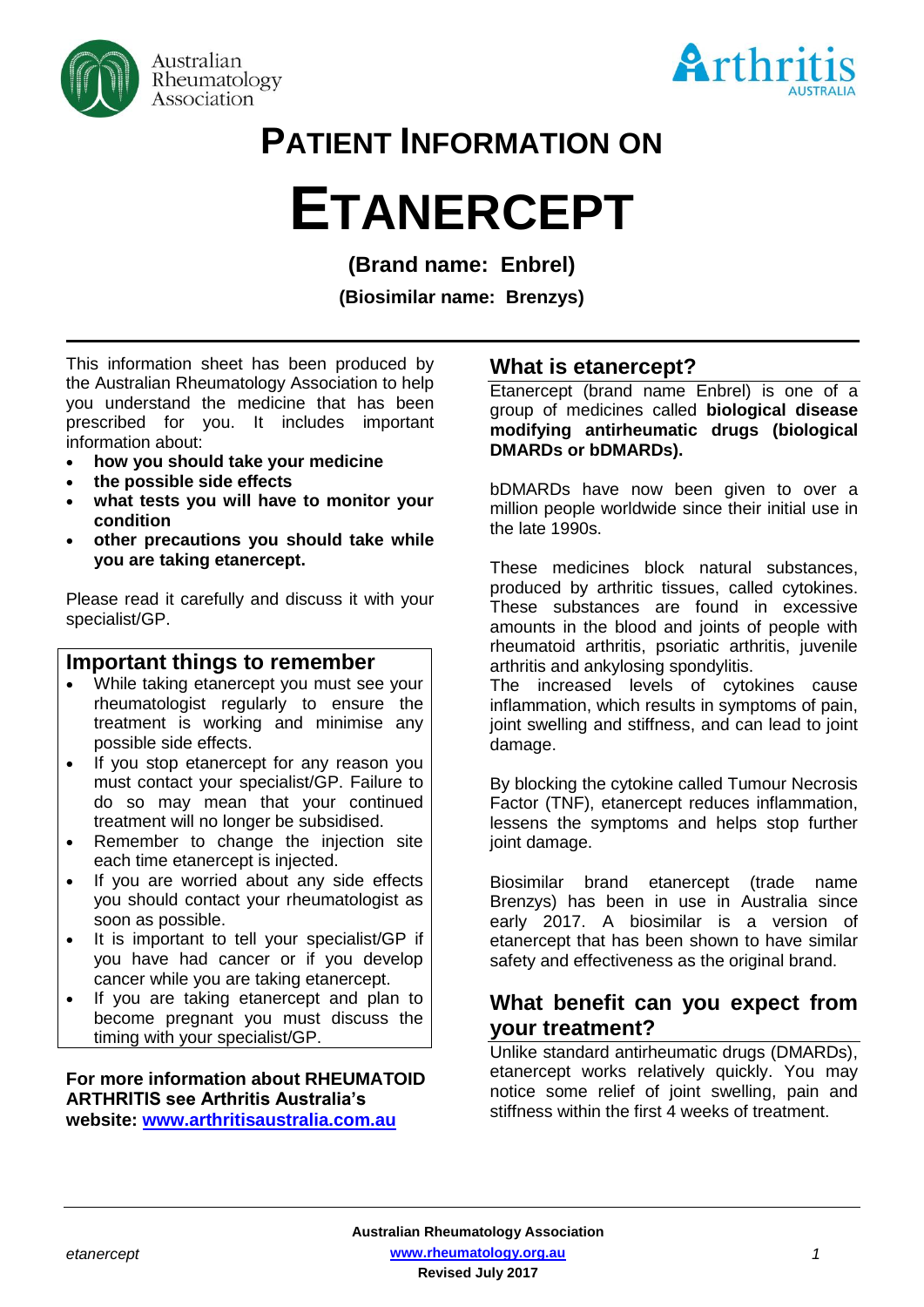# **Stopping etanercept**

If you stop etanercept treatment for more than a few weeks there is a risk that your condition may worsen. Continue with your treatment unless advised by your specialist/GP or unless side effects develop (see *Side effects*).

If you stop etanercept for any reason you **must** contact your specialist/GP. Failure to do so may mean that your continued treatment may no longer be subsidised.

# **Brands of etanercept**

You should not switch between different brands of etanercept unless advised to do so by your specialist. Make sure you are given the same brand each time. If you need to change brands, your specialist will advise you to and will monitor for side effects like when you first started treatment.

# **How will your condition be monitored?**

In view of the current prescribing restrictions for all bDMARDs:

- Etanercept will only be given if your disease is active and if standard treatments have been unsuccessful.
- It will not be continued unless it helps your condition. This will be assessed at least 12 weeks after the start of treatment.
- Blood tests will be required during your treatment to monitor your condition and to determine the effectiveness of treatment.
- The frequency of blood tests will depend on what other medicines you are taking and what other illnesses you might have. Your rheumatologist will determine the frequency of tests required.

# **How is etanercept taken?**

Etanercept is injected under the skin of the abdomen or thigh.

It can be injected by your specialist/GP, nurse, carer or by you. If injecting yourself be sure to follow the detailed instructions carefully to ensure the best response. It is particularly important to change the injection site each time.

# *What is the dosage?*

The usual dose for adults with arthritis is 50mg once a week. In children the dose is usually less and may be given twice a week.

# *Can other medicines be taken with etanercept?*

Etanercept may be used with other arthritis medicines including:

- other DMARDs such as methotrexate
- steroid medicines such as prednisolone or cortisone injections into the joint
- anti-inflammatory medicines (NSAIDs) such as naproxen (Naprosyn) or ibuprofen (Brufen, Nurofen)
- simple pain medicines such as paracetamol.

Etanercept should not be used with other bDMARDs.

There are separate information sheets for the medicines mentioned above.

# **Are there any side effects?**

You might experience side effects with your treatment. Contact your specialist/GP if you are concerned about possible side effects. Many side effects disappear when etanercept treatment is stopped.

# *Most common possible side effects*

- *Mild pain, swelling or itching* at the site of the injection are very common (up to 20% of patients) but can be reduced by applying ice and antihistamine/steroid creams to the injection site.
- *Headaches, cough and stomach and bowel discomfort* may also occur.
- As etanercept affects the immune system, *mild infections*, particularly of the upper respiratory tract (e.g. colds, sinusitis) may occur more frequently than usual. Treatment with etanercept may need to be temporarily stopped, so contact your specialist/GP for advice.

# *Less common or rare possible side effects*

- *Serious infections* such as tuberculosis (TB) are seen rarely, and screening for TB is needed before treatment begins (see *Precautions*).
- Rarely etanercept may cause an *allergic reaction* with itchy, red skin or a rash or a feeling of tightness in the chest and difficulty breathing.
- Side effects involving the nerves, such as *inflammation of the nerve to the eye*, may also occur very rarely, causing changes in vision or sensation.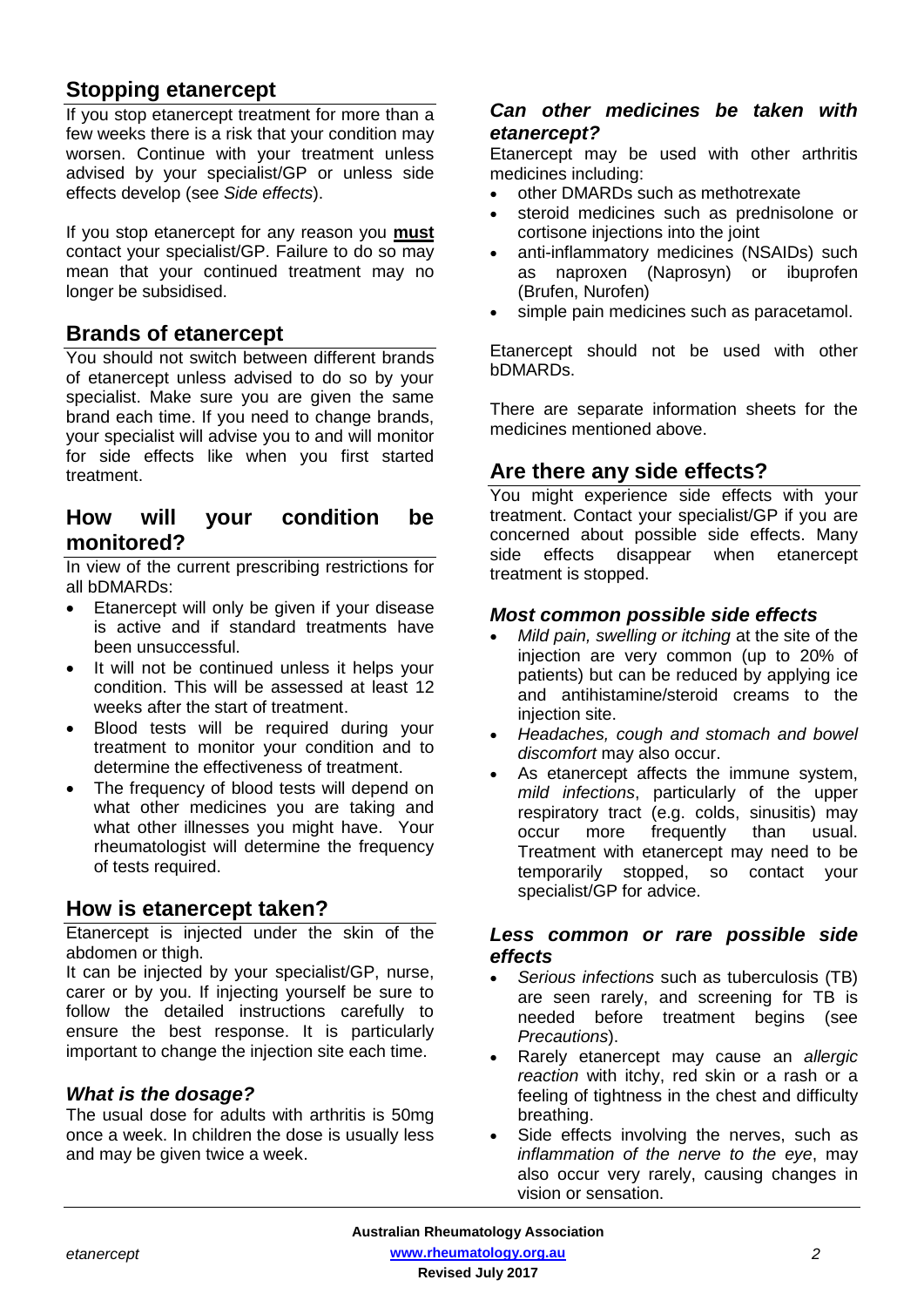- Very rarely '*drug-induced lupus'* has occurred with symptoms of rash, fever and increased joint pain.
- It is still unclear from research if there is an increased risk of cancer due to etanercept treatment (see *Precautions*).

# **What precautions are necessary?**

# *Infections*

- If you have an active infection of any kind treatment with etanercept will not be given until the infection is treated successfully.
- Etanercept will not be given if you have active untreated tuberculosis (TB) or HIV (AIDS) infection as it is likely to make these conditions worse.
- If you have latent (inactive) TB preventative anti-TB treatment will be started at least 4 weeks before etanercept. The anti-TB treatment will usually need to be taken for 9 months.
- Hepatitis B or C infection may not necessarily exclude treatment.
- Because of the risks associated with infection the following tests may be conducted before commencing treatment with etanercept:
	- blood tests for hepatitis B and C
	- chest x-ray and two step Tuberculin Skin Test (Mantoux) or QuantiFERON blood test for tuberculosis (TB)
	- HIV tests are required for those who are at risk of this infection.

# *Precautions with other diseases*

- People with multiple sclerosis should not be treated with etanercept due to the possible effects on the nerves.
- People with moderate to severe heart failure may not be treated with etanercept as the medicine can make heart failure worse.
- People with systemic lupus erythematosus (lupus/SLE) are not usually given etanercept but each case will be assessed individually.

# *Use with other medicines*

- Etanercept can interact with other medicines. You should tell your<br>specialist/GP (including your general specialist/GP (including your general practitioner, rheumatologist and others) about all medicines you are taking or plan to take. This includes over the counter or herbal/naturopathic medicines.
- You should also mention your treatment when you see other health professionals.
- Etanercept does not increase the risk of side effects from low dose aspirin (taken for prevention of heart attack and strokes).
- The simple pain reliever paracetamol and combined pain medicines such as Panadeine and Panadeine Forte can be used while you are receiving etanercept treatment provided you take them as directed.

#### *Vaccines*

- If you are on etanercept it is recommended you should not be immunised with 'live' vaccines such as MMR (measles, mumps and rubella), OPV (oral polio virus), BCG (Bacillus Calmette-Guerin) or yellow fever. Talk with your rheumatologist before receiving any vaccines.
- Pneumovax and the combined vearly seasonal flu /swine flu vaccinations are safe and recommended to reduce your risk of those infections.

# *Surgery*

If you require surgery for any reason, treatment with etanercept may be stopped before surgery. It will be restarted again after the operation at a time determined by your surgeon and rheumatologist. Treatment will be restarted once the wound is healed and if there is no infection present.

# *Cancer risk*

- Lymphoma, a cancer of lymph glands, is found more commonly in patients with severe active rheumatoid arthritis than in the general population. Studies are in progress to see if treatment with etanercept changes this. To date there is no evidence to suggest that this medicine increases lymphoma.
- If cancer has been previously treated and cured it is unclear whether a TNF-bDMARD such as etanercept can be used safely. An interval of 5 years is normally recommended between cure of a cancer and starting TNF-bDMARDs.
- For general cancer prevention stopping smoking and taking skin cancer prevention measures are recommended. It is important to use sunscreen and avoid prolonged sun exposure. A yearly skin check is recommended.
- Talk to your specialist/GP if you have any concerns about issues relating to cancer risk.